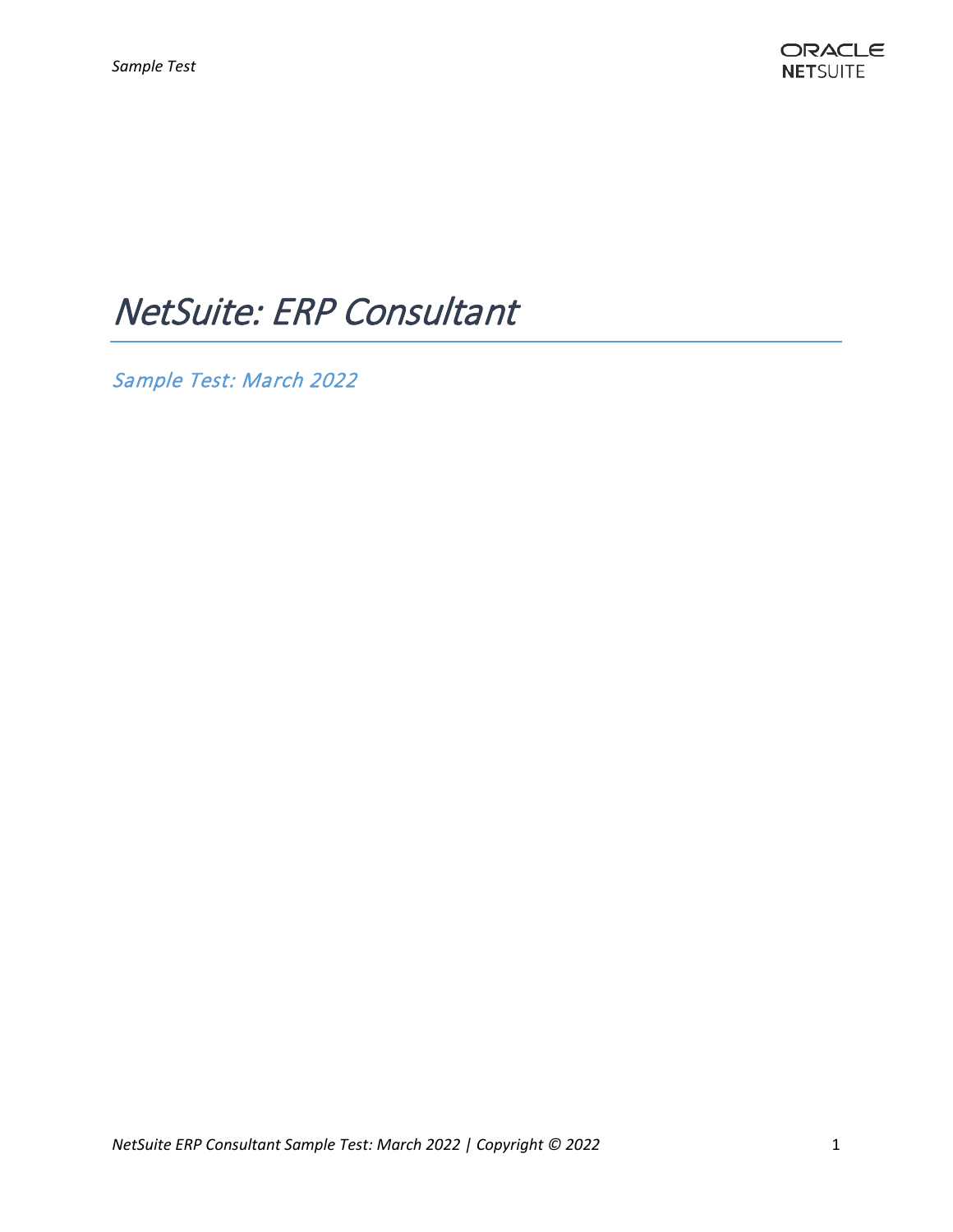# About this Sample Test

None of these questions are on the ERP Consultant Exam. Most of these questions were written by the same authors who wrote the actual exams. We have tried to write them to a similar level of difficulty as the actual exam questions, but do not guarantee this.

This sample test is provided to give you an idea of the format of questions that might be asked on the exam. However, the sample test does not provide comprehensive coverage of all topics on the test. All material listed in the SuiteFoundation Study Guide may be tested.

Being able to answer all the below questions correctly does not guarantee that you will pass the SuiteFoundation exam. We do not publish our passing score.

The number of sample questions per test objective does not reflect the actual weighting of the exam. Any objective may have more, or fewer, questions than are presented here. All objectives have at least one sample question included here.

# Notes about the actual Exam

When the correct answer includes selecting more than one answer (For example, "Which two…"), the Exam will force you to choose the correct NUMBER of answers.

Matching questions are worth the same point value as any other question, though they may take longer to answer. Also, there is no partial credit, all the matches must be correct.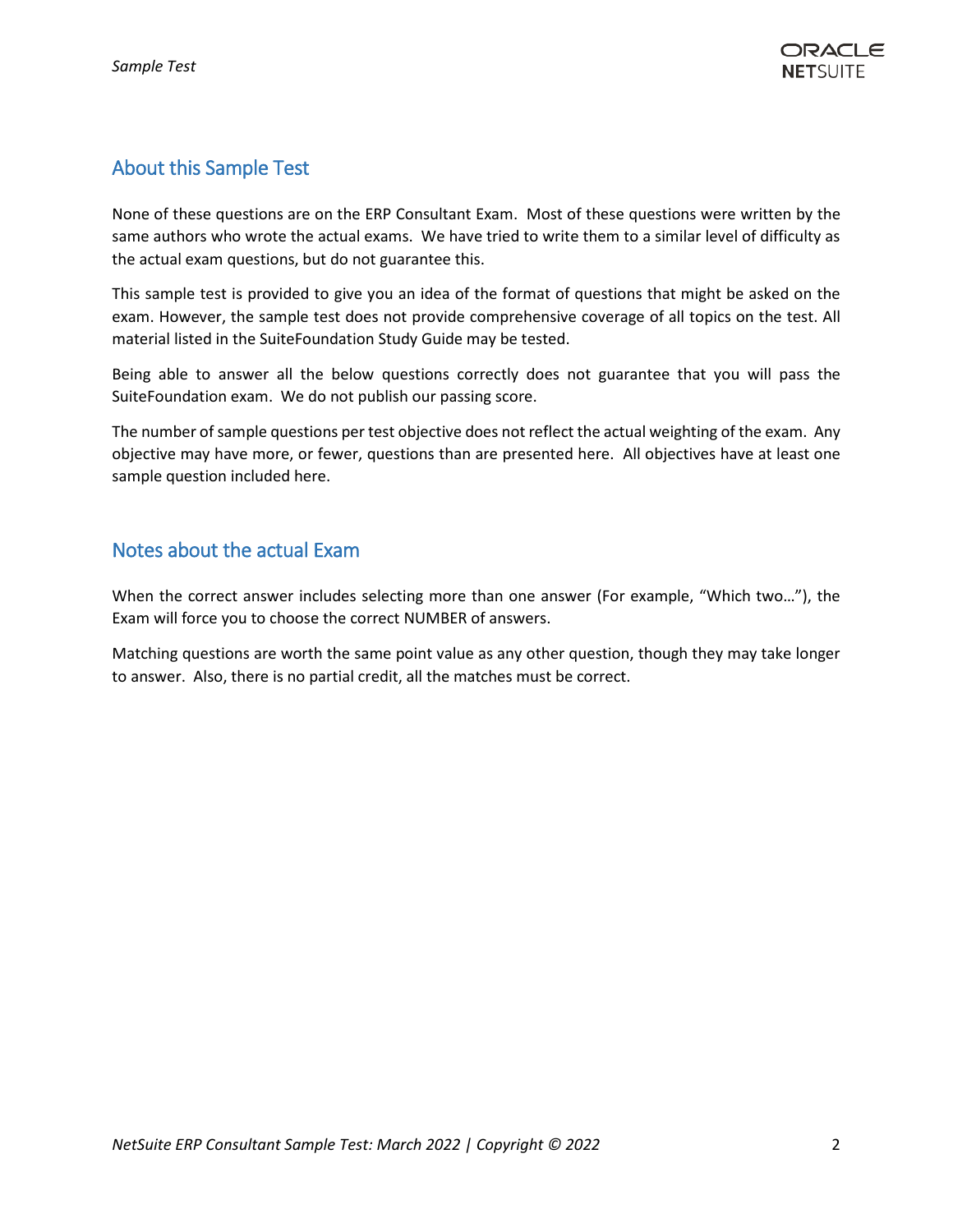

# **I. Identify the Features and Preferences which need to be configured to support a customer specific requirement.**

- 1) Which three requirements can be addressed using standard NetSuite functionality in accounting preferences?
	- A. Automatically Email Drop Ship Purchase Orders
	- B. Send Order Fulfilled Confirmation Emails.
	- C. Send Email Confirmation when Sales Order Updated.
	- D. Send Email Confirmation when Sales Order Canceled.
	- E. Automatically Email Sales Rep on Sales Order Approval.

# **II. Identify the Best Practices of setting up the NetSuite Chart of Accounts.**

- 2) Which action is recommended for undesired accounts in preparing for go-live?
	- A. Leave undesired accounts active to avoid disabling features.
	- B. Leave undesired accounts active in case transactions post to them.
	- C. Inactivate undesired accounts to remove them from searches and reports.
	- D. Inactivate undesired accounts to prevent transactions from posting to them.
- 3) What is a benefit of viewing Chart of Accounts with Show Inactives Marked?
	- A. Accounts can be sorted by subsidiary.
	- B. The Inline Editing option becomes available.
	- C. Amounts posted to inactive default accounts are visible.
	- D. Inactive and delete checkboxes can be used to disable features.

# **III. Identify how NetSuite Segments are handled in NetSuite, and when to use custom segments.**

- 4) Which **three** valid characteristics affect setting up and assigning NetSuite default segments (Department/Class/Location)?
	- A. Locations are available for tracking inventory.
	- B. Segments can be used to restrict data access.
	- C. Segments can be defined in relation to each other.
	- D. Only Classes can be configured for Commissions.
	- E. Departments can be defined in a hierarchy for reporting purposes.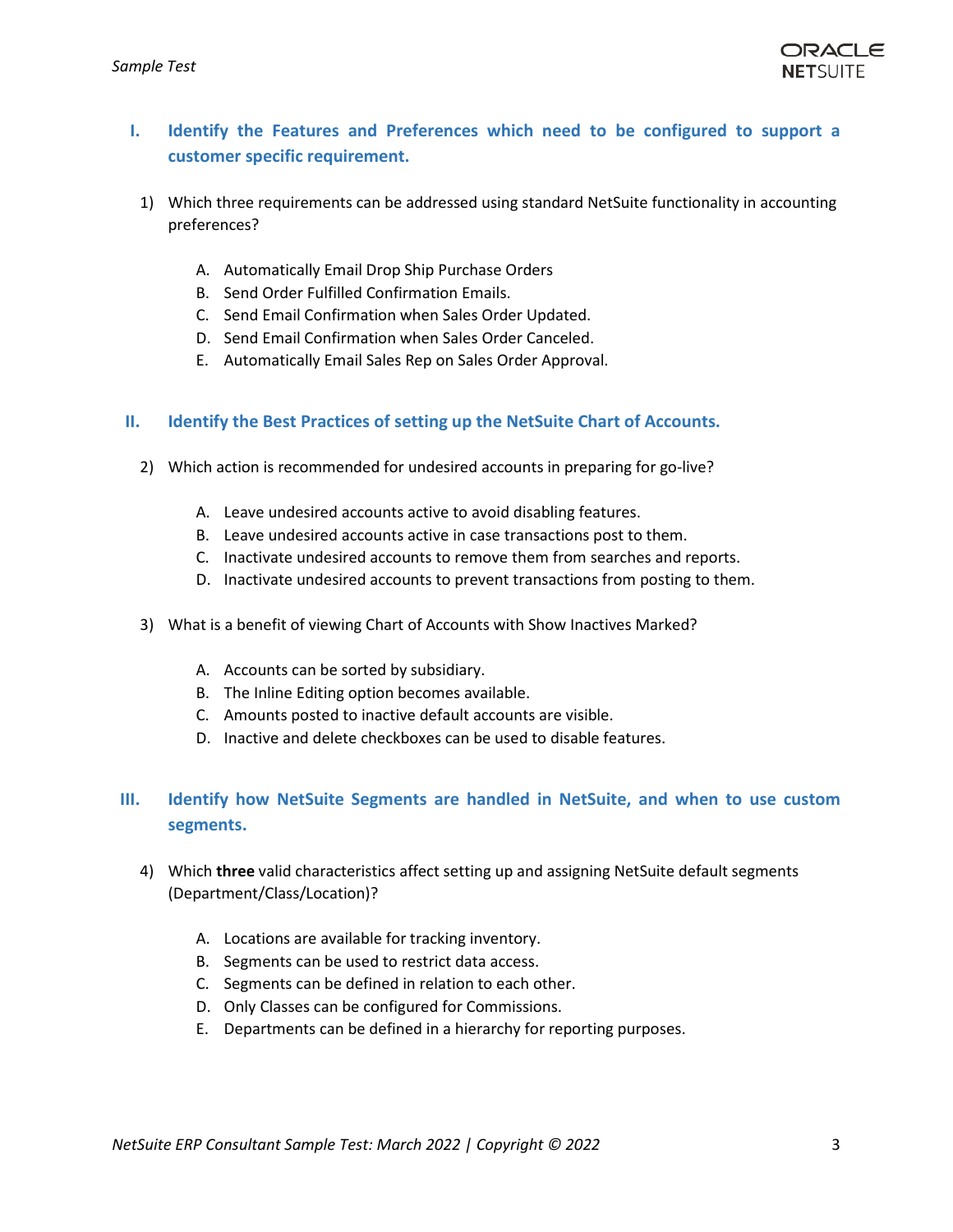

- 5) Which segment combinations require SuiteScript?
	- A. Limit Account to a specific Classes
	- B. Limit Class to specific Departments
	- C. Limit Account to specific Subsidiaries
	- D. Limit Department to specific Subsidiaries

# **IV. Recognize NetSuite recommended Best Practices around period end close, including when Multi-Book is used.**

- 6) If Multi-Book Accounting is provisioned in a NetSuite OneWorld account, which task in the Period Close Checklist is NOT accounting book specific?
	- A. Revalue Open Foreign Currency B2alances
	- B. Calculate Consolidated Exchange Rates
	- C. Eliminate Intercompany Transactions
	- D. Review Custom GL Plug-ins Executions

# **V. Identify the constraints of features and functionality related to Journal Entries.**

- 7) What is the impact of enabling the "Void Transactions Using Reversing Journals" setting?
	- A. It displays a VOID button on the transaction and voids the Journal Entry.
	- B. It displays a VOID button on the transaction and creates a Reversing Journal Entry.
	- C. It displays a CANCEL button on the transaction and allows a manual Journal Entry to be associated.
	- D. It displays a CANCEL button on the transaction and negates the GL impact, making the transaction non-posting.

# **VI. Identify how exchange rates are used throughout NetSuite.**

- 8) What determines which consolidate exchange rate type is used on an account when General Rate Type is selected?
	- A. Enable features
	- B. Default setting based on a report selected
	- C. Defined when setting up currency
	- D. Accounting preferences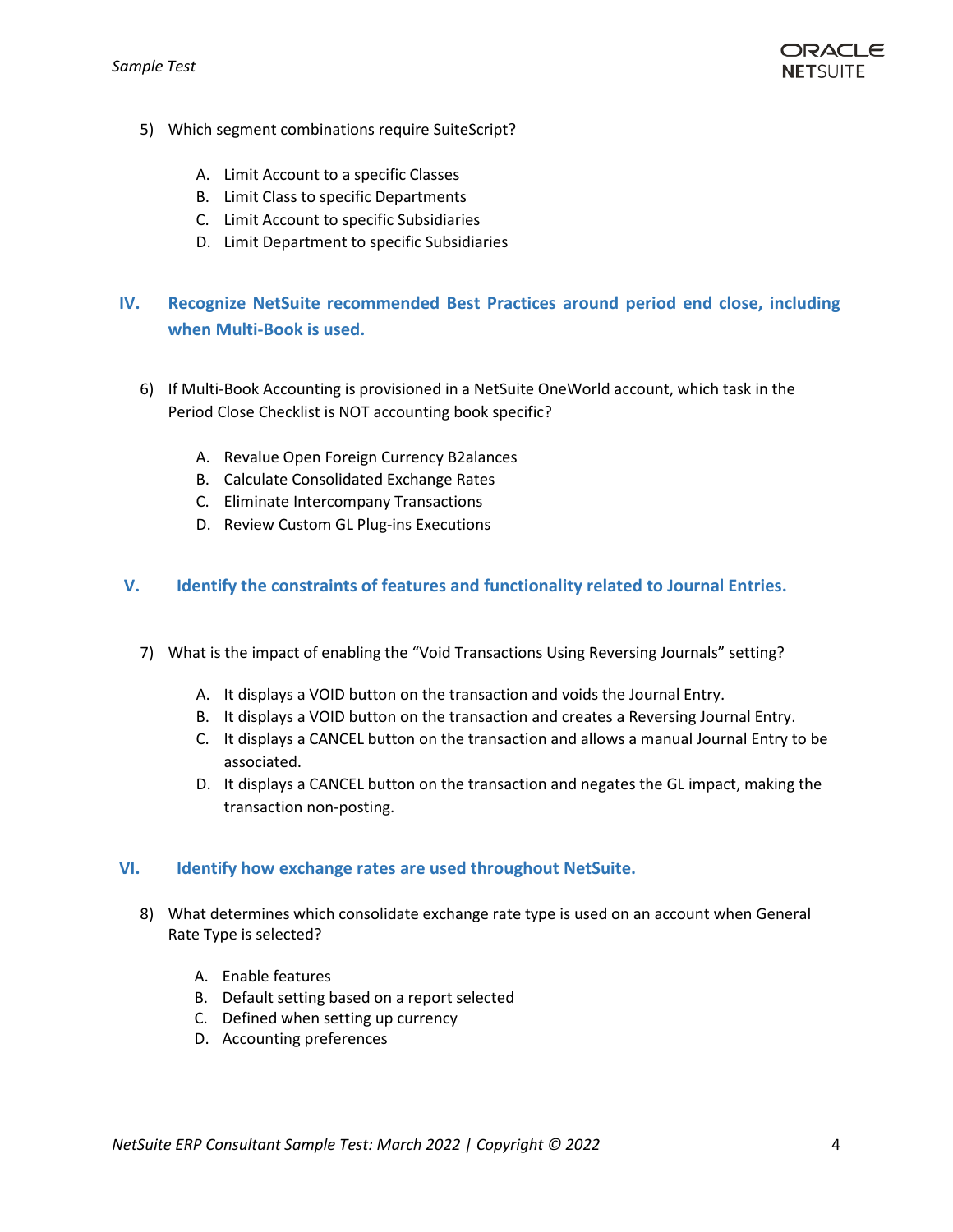

# **VII. Identify how NetSuite taxes are configured.**

- 9) Which US tax preference on the Set Up Taxes page determines the appropriate Tax Group or Tax Code for a customer based on the Shipping Address?
	- A. Default Tax Code
	- B. Enable Tax Lookup on Sales Transactions
	- C. Charge Out of District Sales Taxes
	- D. Tax Code Lists Include

# **VIII. Identify considerations when setting up related Entity records.**

- 10) Which functionality is included when the Consolidated Payments feature is enabled?
	- A. The credit limit set on individual subcustomers records is enforced.
	- B. Consolidated Unbilled Orders are shown as a sublist on the customer record.
	- C. The A/R Aging report shows the un-consolidated balance for each subcustomer.
	- D. Only consolidated statements for the entire customer-subcustomer can be printed.

# **IX. Given a requirement, determine the configuration/solution for an order process.**

- 11) A retail company is using the NetSuite Web Store to display and sell merchandise. However, several Matrix Items are not displaying on the Web Store. Which settings must be selected on the Item record for the Matrix Item to appear on the Web Store? (Choose TWO.)
	- A. Display in Web Store must be checked for both the Parent Matrix and Child Matrix items.
	- B. Ensure an Item Option is selected on the Item record.
	- C. The Parent or Child Matrix record must have an Online/Base Price set.
	- D. Make sure the Item record has been assigned a required Site Category.
	- E. Ensure that the Web Store checkbox is Disabled.

# **X. Identify the implications of shipping setup and use.**

- 12) What are two considerations for shipping integration?
	- A. Shipping Items track profitability per Sales Order.
	- B. Tracking numbers assigned on the Fulfillment flow backward to the Sales Order.
	- C. Both FedEx and UPS support use of negotiated rates when charging customers for shipping.
	- D. Shipping Items can be used by multiple subsidiaries if they have the same base currency.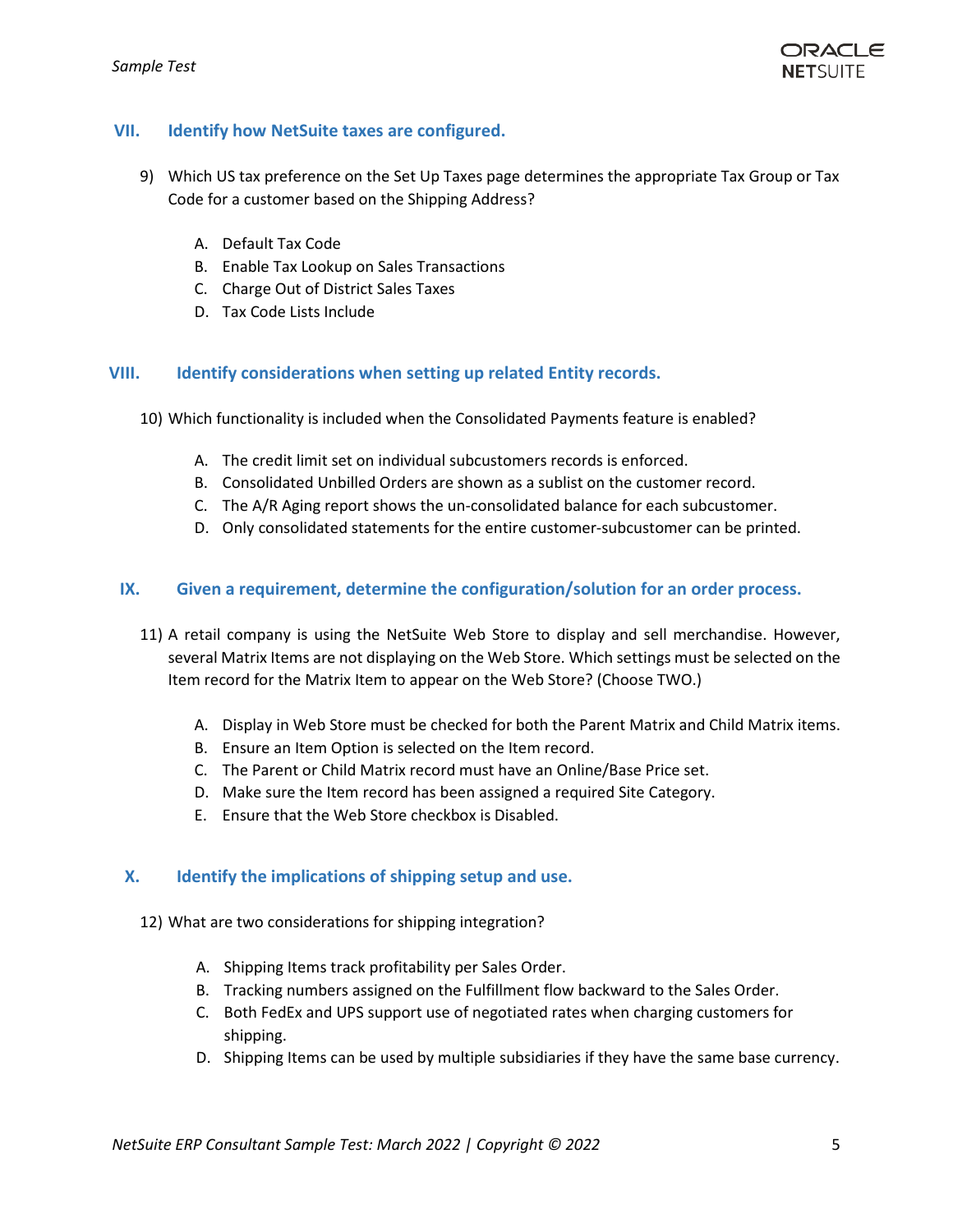

# **XI. Determine the considerations for setup and execution of the fulfillment process.**

- 13) Which statement is **true** regarding Fulfillment Requests?
	- A. One Fulfillment Request can only generate one Item Fulfillment.
	- B. Fulfillment Requests can only have a Fulfillment Type of Ship.
	- C. A single Fulfillment Request can have multiple different Locations on the line level.
	- D. Fulfillment Requests are used when shipping from a store location.

# **XII. Given a scenario, determine appropriate invoicing configuration and setup and when consolidated invoicing feature is appropriate.**

14) An employee reports eight hours of consulting services for three days to the same customer.

Which two invoicing preferences option will produce an invoice with 24 hours of time at the billable rate?

- A. Group Time by Employee
- B. Combine Time Items on Invoices
- C. Bill Employee Costs To Customer
- D. Combine Employee Time on Invoices

# **XIII. Understand the different components of the ARM or Basic Rev Rec module and be able to set it up to adapt to the recognition method elected by the user.**

- 15) Which system accounts are automatically added when the Advanced Revenue Management feature is enabled in NetSuite? (Choose TWO.)
	- A. Revenue Plans
	- B. Revenue Forecasts
	- C. Deferred Revenue Clearing
	- D. Deferred Receivable
	- E. Deferred Revenue

#### **XIV. Identify recommended practices for customer payment setup and processing.**

- 16) With credit card integration enabled, what happens when a standalone cash sale (no preceding sales order) is saved with a Credit Card payment type selected?
	- A. Authorize a credit card only.
	- B. Charge/capture a credit card only.
	- C. Authorize and charge/capture a credit card.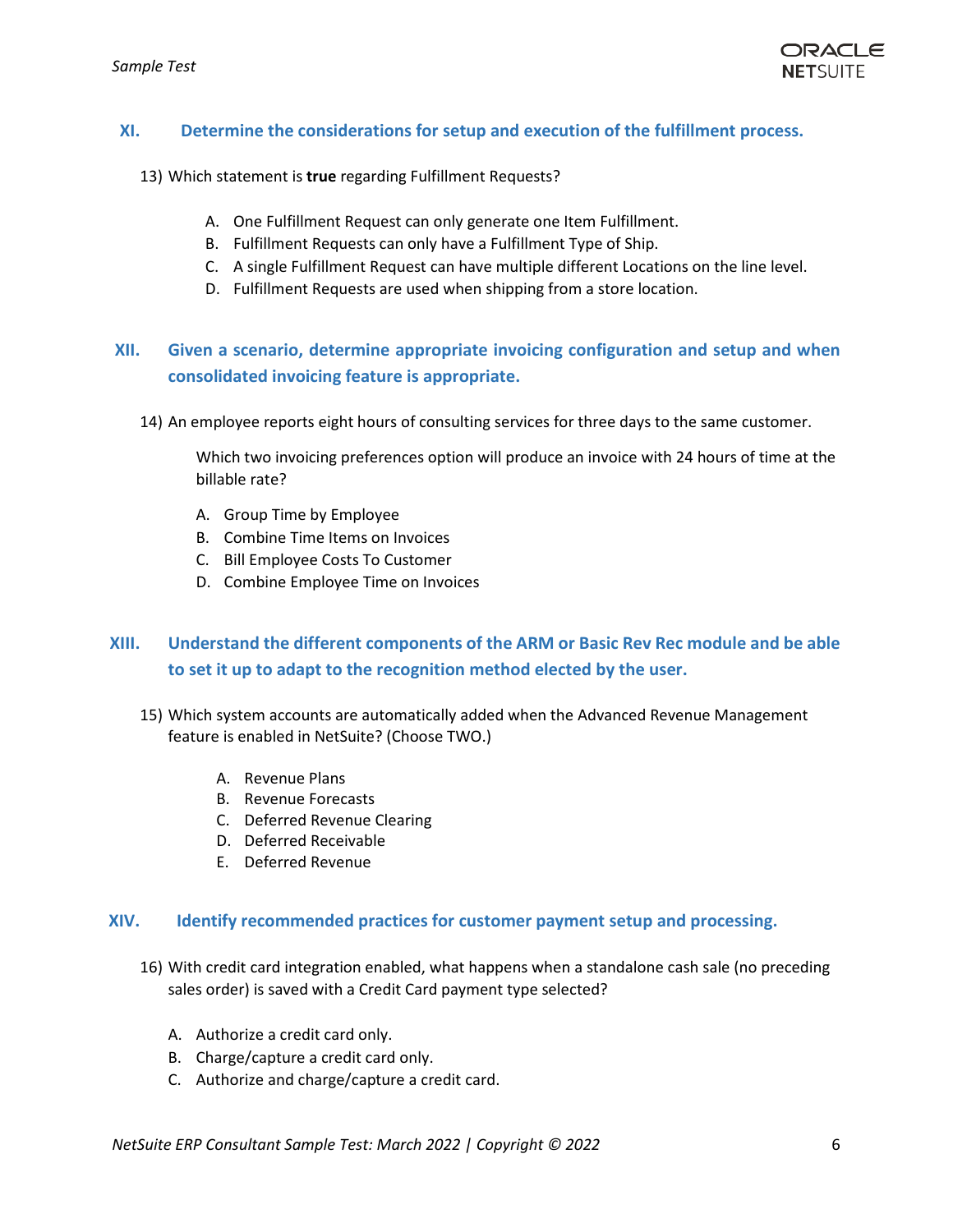

# XV. **Given a requirement, determine the configuration/solution for a customer return process.**

- 17) Which statement is true about the default impact of receiving a customer return?
	- A. The returned item is added to available inventory.
	- B. The returned item is marked as an expense.
	- C. The returned item is added to a "Repair" location.
	- D. The returned item has no impact on inventory on hand count.

## **XI. Select the appropriate Item Type for a given use case.**

- 18) A company is a big box retailer of kitchen appliances. Every kitchen appliance sold has a unique 13-digit alpha-numeric code that every consumer must reference when doing the following:
- Registering their product online for a factory warranty
- Returning a defective appliance back to the manufacturer

Which feature most fully meets this company's needs given these requirements and characteristics?

- A. Lot-numbered Inventory
- B. SKU numbers
- C. Serialized Inventory Items
- D. Auto-Generated Numbers

### **XII. Given a scenario, determine appropriate inventory management options.**

- 19) Which two statements are true about Intercompany Inventory transactions?
	- A. Drop ship and Special Order are both supported between subsidiaries.
	- B. Pick, Pack, Ship is an option for intercompany transfers, just as for fulfillments of sales to customers.
	- C. Inventory must be valued at the same cost in the new subsidiary as the cost in the originating subsidiary.
	- D. There is an "In Transit" option for inventory, during which time it is not counted as an asset for either subsidiary.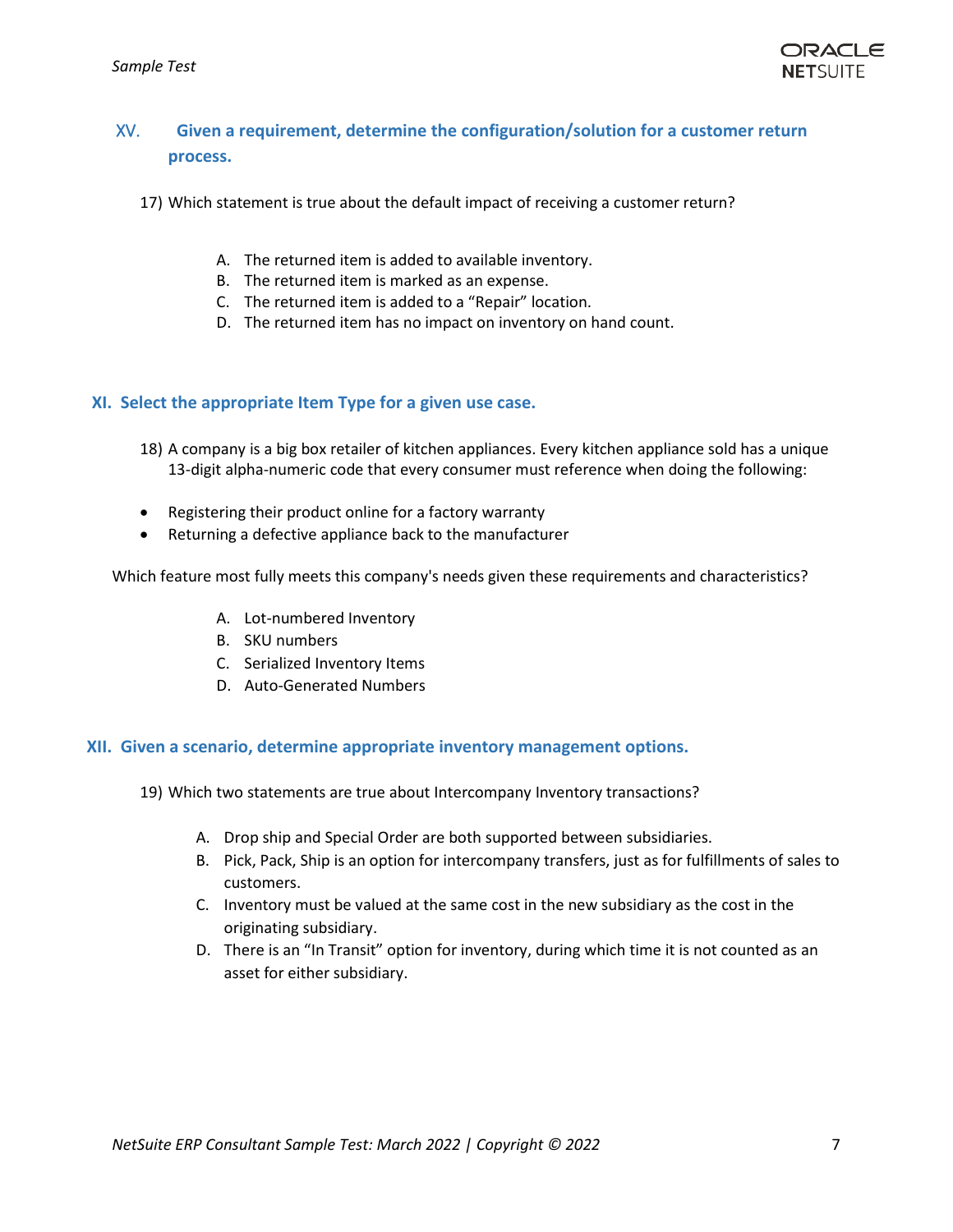

# **XIII. Identify the transactions and records related to building Assemblies.**

20) Which three actions are supported using assembly functionality?

- A. including service items as a component in the assembly
- B. including components that are serialized or lot-numbered items
- C. tracking replacement of one component with another similar component
- D. tracking variation in the quantities of components from one batch of assemblies to the next

## **XIV. Identify options in pricing.**

- 21) What is the maximum number of Price Levels a user can set up?
	- A. 5
	- B. 1000
	- C. 99
	- D. No limit

## **XV. Recognize how various transactions affect item costing.**

22) A company wants to introduce tighter controls on their inventory costing by leveraging the "Landed Cost" feature.

Which three statements are true about Landed Cost setup features?

- A. Multiple Landed Cost Categories can be applied to an Item Receipt.
- B. Landed Cost can be allocated by Weight, Cost, Quantity, or manually overwritten.
- C. Multiple Bills can be linked to the same Landed Cost Category on the Item Receipt.
- D. Both the Inventory Item, and the Landed Cost Item must be marked Landed Cost = True.
- E. A freight bill can be linked to multiple Item Receipts and allocated automatically between them.

# **XVI. Given a requirement, determine the configuration/solution for a purchase and receiving process.**

23) A company's purchasing department creates purchase orders for everything they order and needs to enter the vendor bill prior to the goods being received.

What needs to be configured in NetSuite?

- A. Nothing; this is default functionality.
- B. Enable Bill in Advance of Receipt functionality.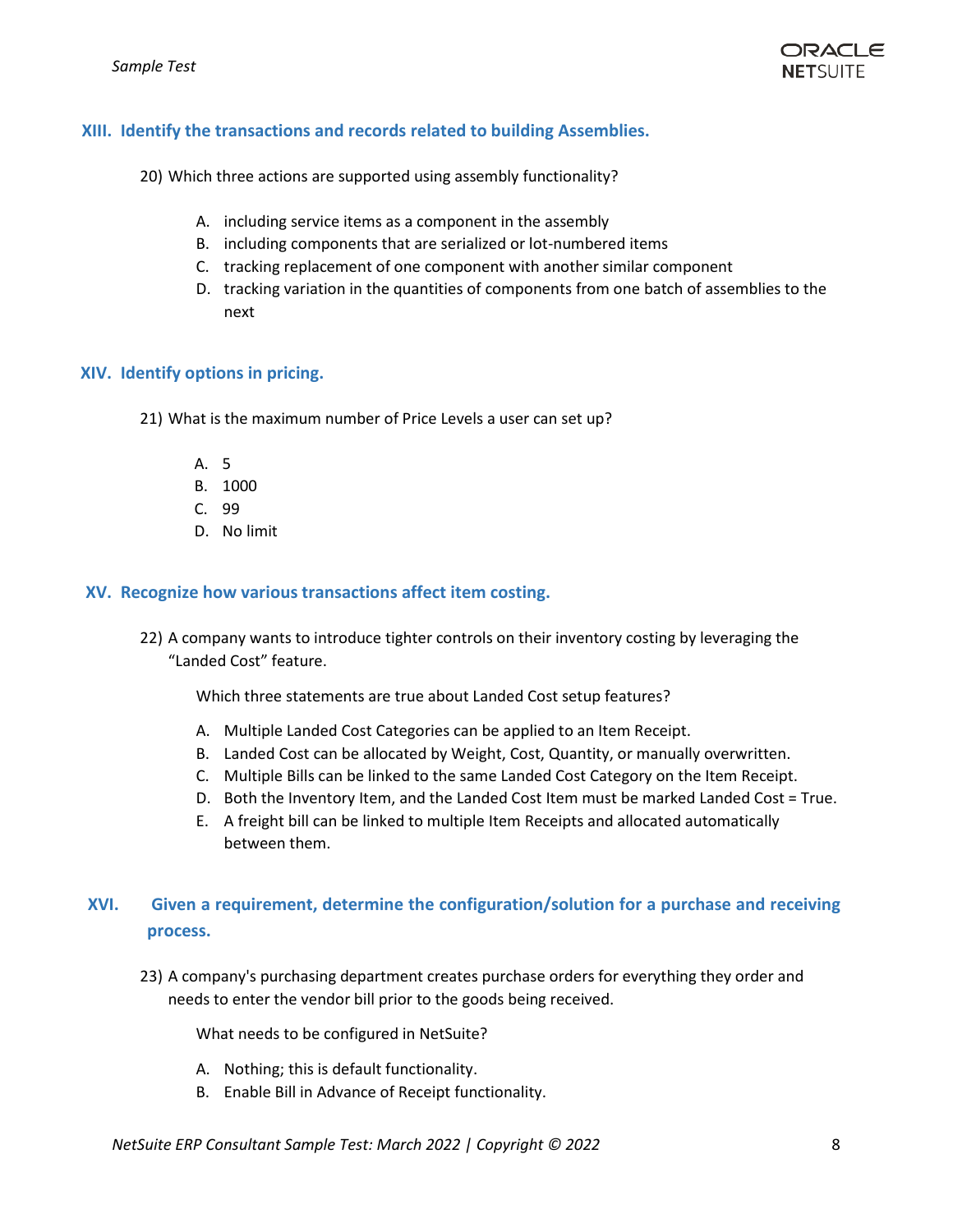

- C. Click Receive and Bill when the vendor invoice arrives.
- D. Configure a workflow to allow the bill to be entered prior to receiving the goods.

# **XVII. Given a requirement, determine the configuration/solution for a Vendor Bill, Bill Payments.**

- 24) On the Bill Payment Processing page, there are active Company Bank Details missing in the Bank Account field. Which of following statements is true?
	- A. The Currency selected on the Company Bank Details is inactive.
	- B. The EFT Template selected on the Company Bank Details is inactive.
	- C. The GL Bank Account selected on the Company Bank Details is inactive.
	- D. The Marked By Default checkbox is not selected on the Company Bank Details.

## **XVIII. Given a requirement, determine the configuration/solution for a vendor return process.**

- 25) Which statement is true about Vendor Credits?
	- A. A credit can only be applied to one bill.
	- B. Vendor Credits can be unapplied before or after you delete a bill payment.
	- C. A credit can be applied to a Vendor without an open bill.
	- D. Select Auto Apply to apply a credit amount to the newest Vendor Bills that are due.

# **XIX. Recognize the elements in configuring the Fixed Assets Module.**

- 26) Which statement is true regarding the Fixed Asset Management setup option to "Restrict Ability to Reject Proposals"?
	- A. If this option is checked, only users with the Fixed Asset Management Role can reject proposals.
	- B. If this option is not selected, all NetSuite users will have the ability to reject asset proposals.
	- C. If this option is checked, only NetSuite Administrators can reject proposals
	- D. If this option is checked, only users with the "Reject Proposal" permission can reject proposals

# **XX. Given a scenario, select the appropriate Dashboard portlet content.**

- 27) Which dashboard portlet should you use to see month-over-month comparative balances?
	- A. List Portlet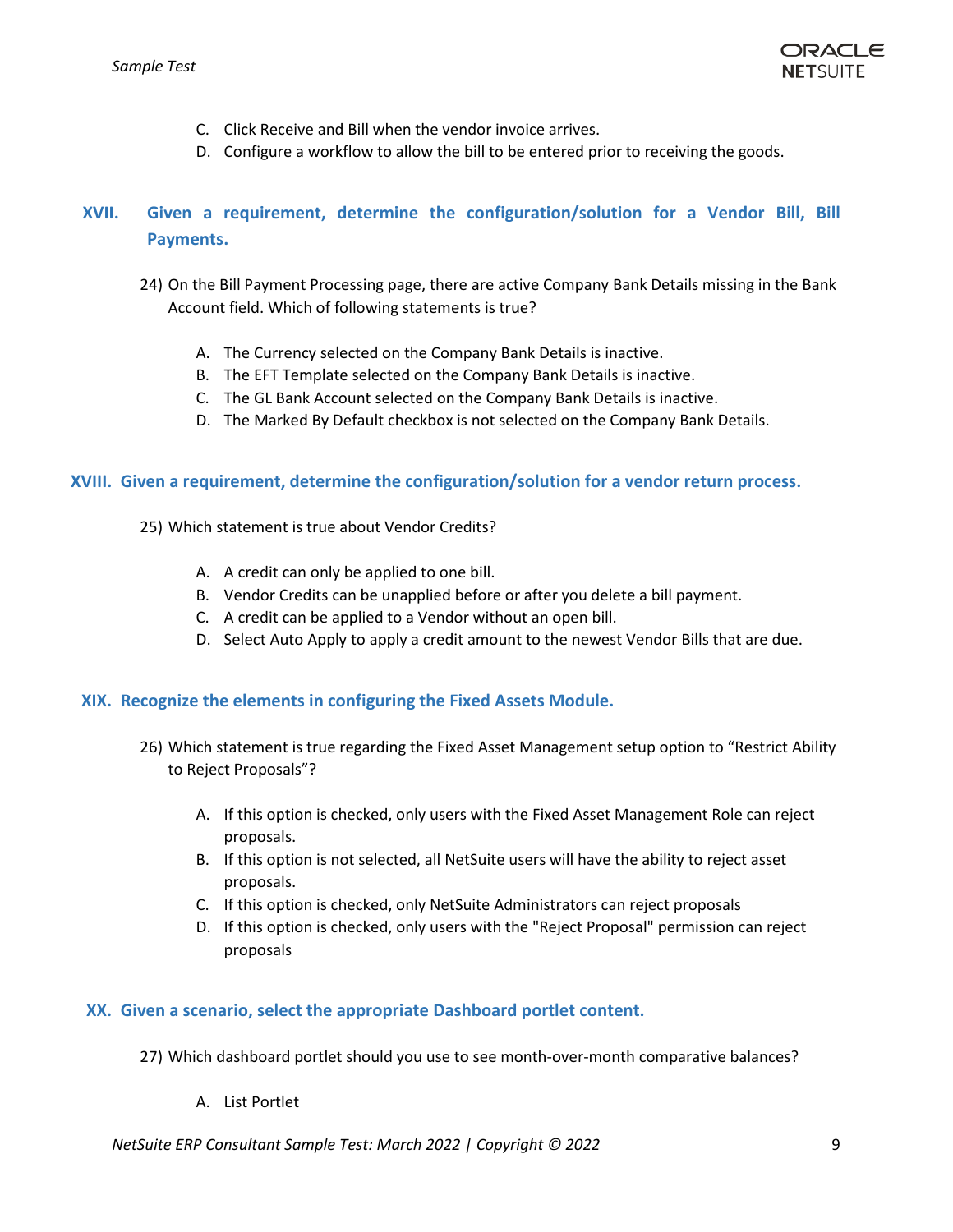- B. Report Snapshot
- C. Shortcuts
- D. KPI Scorecard

# **XXI. Recognize which SQL expressions will yield desired search results. (CASE, DECODE, NULLIF, Date functions)**

- 28) Match the SQL code with its result:
	- A. NULLIF
	- B. CASE
	- C. TO\_CHAR
	- D. SUBSTR
- 1. Returns part of character string
- 2. To avoid divide by zero errors: if the denominator is zero, return NULL
- 3. Returns a specified result if a specified condition is met
- 4. Convert numeric or date data to text

# **XXII. Identify configuration options available when customizing email alerts for saved searches.**

- 29) Which statement correctly describes how to change the Sender for Email Alerts set up as part of a Saved Search?
	- A. On Home, got to Set Preferences and change the From Email Address.
	- B. From Setup, go to Company, then Company Information. Change the Return Email Address.
	- C. On the Email subtab, go to the Customize Message sublist of the Saved Search. Change the email address in the From field.
	- D. The owner of the Saved Search is default sender. Make a copy of the Saved Search and then change the Sender.

# **XXIII. Using Expression Builder, select the expression which would yield the desired results.**

- 30) When building a saved search where "Use Expressions" checkbox = True, **which two** are requirements in the setup?
	- A. Available Filter in the Filter Region must not use the same field as the Criteria
	- B. Parentheses must balance
	- C. Audience must be set to Allow Audience to Edit
	- D. Parentheses must be used on every line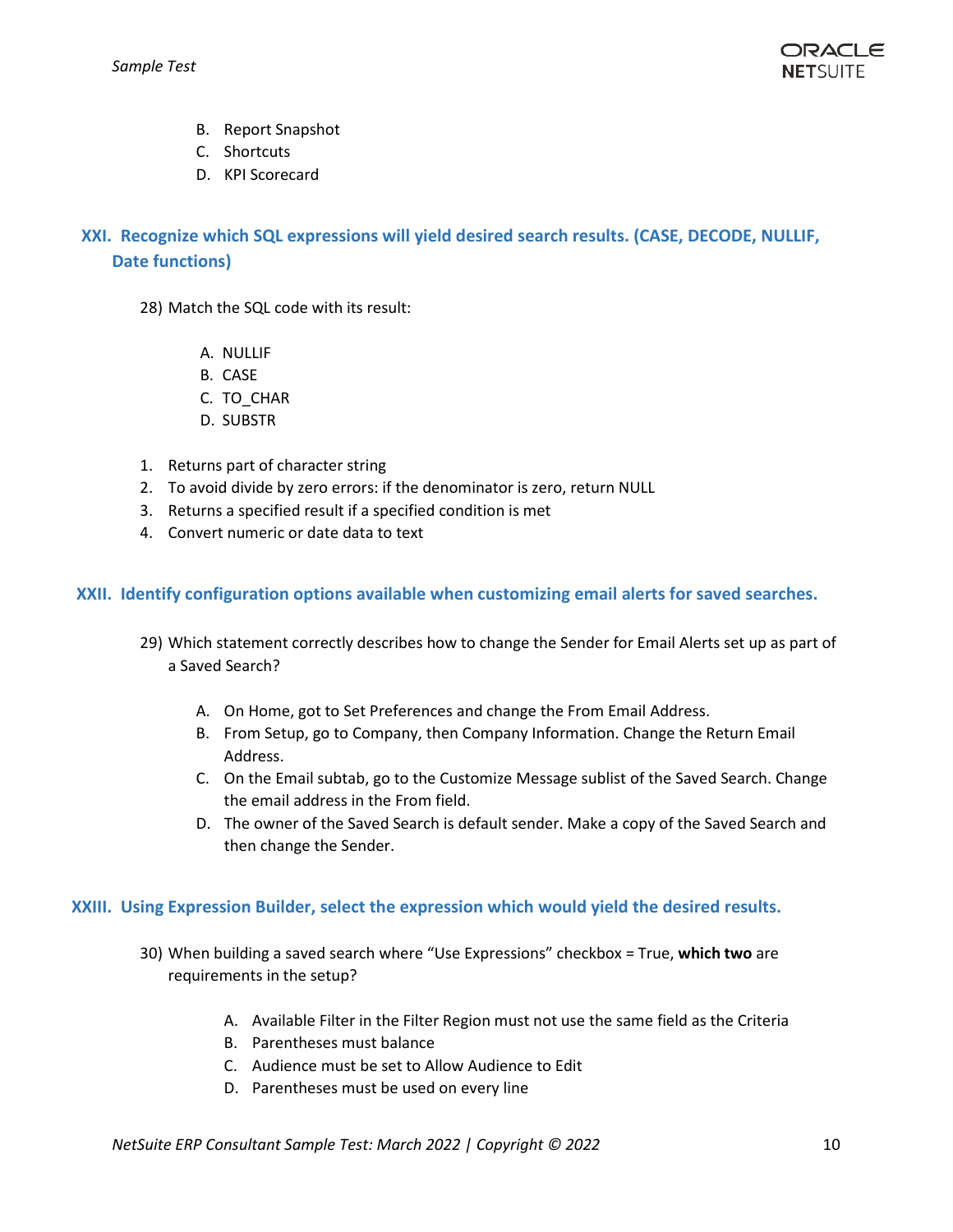

# **XXIV. Recognize which record to use as the basis of a search to yield a desired result.**

- 31) An invoice search needs to return results that show the total amount and original quantities of items on a Sales Order. Which Join relationship in the Results Columns could retrieve the information?
	- A. Fulfilling/Receiving Transaction Fields...
	- B. Billing Transaction Fields...
	- C. Applied to Transaction Fields...
	- D. Applying Transaction Fields...
	- E. Created From Fields...

## **XXV. Identify the feature in saved searches to obtain the described results.**

- 32) A user is creating a Saved Search to identify how many customers are associated with each Sales Rep during a period. Using Summary Type, which criteria will yield the desired results?
	- A. Sales Rep = Group; Customer = Sum; Period = Maximum
	- B. Sales Rep = Group; Customer = Count; Period = Group
	- C. Sales Rep = Sum; Customer = Group; Period = Minimum
	- D. Sales Rep = Sum; Customer = Count; Period = Average

#### **XXVI. Given a scenario, determine whether to use a custom search or a report.**

- 33) Which formula below would require a custom search formula because it is not supported by a custom report formula?
	- A. Percent Difference of X ((x-y)/x)\*100
	- B. Ratio x/y
	- C. Difference x-y
	- D.  $(x+y)/40$

#### **XXVII. Identify the advantages of various methods of publishing dashboards.**

- 34) What are two recommended practices when publishing dashboards?
	- A. Label publishing roles to identify them.
	- B. Create one publishing role per dashboard.
	- C. Have one dashboard for the entire organization.
	- D. Create separate publishing roles for each center.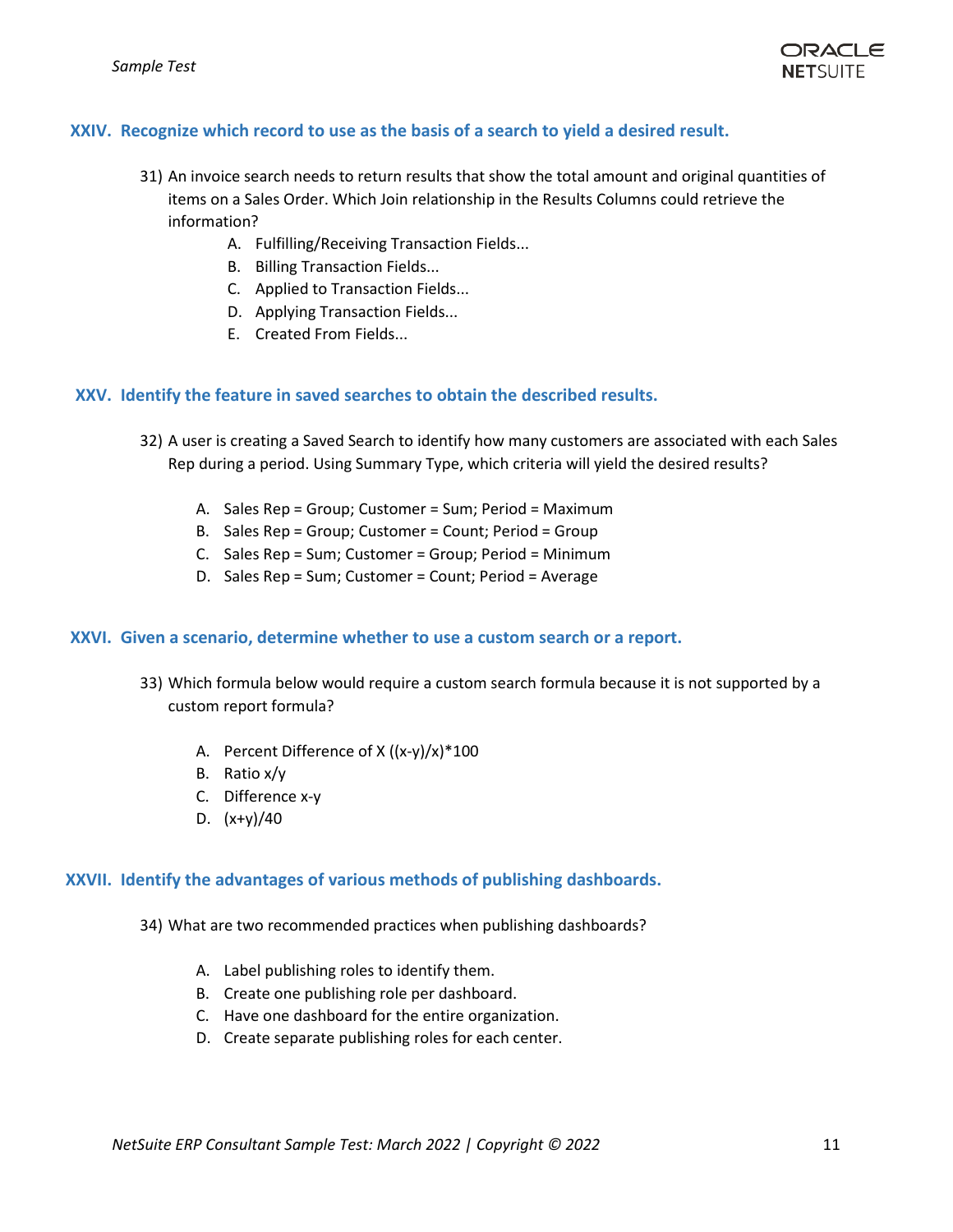

# **XXVIII. Given a situation identify a whether a SuiteScript or SuiteFlow is required to meet a customer requirement.**

- 35) A user wants to update all existing locations on a Sales Order line to a new value. Which action would complete the request?
	- A. Create a Workflow and Set Field Value to a new value.
	- B. Update the Item record to the new value.
	- C. Create a Workflow Action Script.
	- D. Create a User Event Script.
	- E. Mass Update the locations on a Sales Order.

## *XXIX. Identify components of the workflow in a diagram.*

- 36) Which **two** statements about the Workflow Execution Log are correct?
	- A. The Workflow Execution Log displays Server and Client Triggers.
	- B. Workflow Execution Log details are purged after 60 days.
	- C. The Workflow Execution Log only displays executed actions and transitions.
	- D. The Workflow Execution Log does not display any logs if the overall execution of Workflow fails.

#### **XXX. Recognize available SuiteFlow actions.**

37) A company uses a custom transaction body field to track information on sales orders. The field should populate with the supervisor of the current user.

What is the simplest way to set the default value for this field?

- A. Utilize NetSuite's inline editing capabilities.
- B. Create a workflow to set the field value using conditional criteria.
- C. Create a custom user role and set the employee restriction field to "none default to own".
- D. Set a dynamic default of "Current User's Supervisor" on the "Validation & Defaulting" tab when setting up the custom transaction body field.

# **XXXI. Compare differences between custom form & field display options and uses cases where appropriate.**

38) A Custom Sales Order form line field is being sourced from a "to build" Work Order. Which statements are true when creating the custom Transaction Line Field? (Choose TWO.)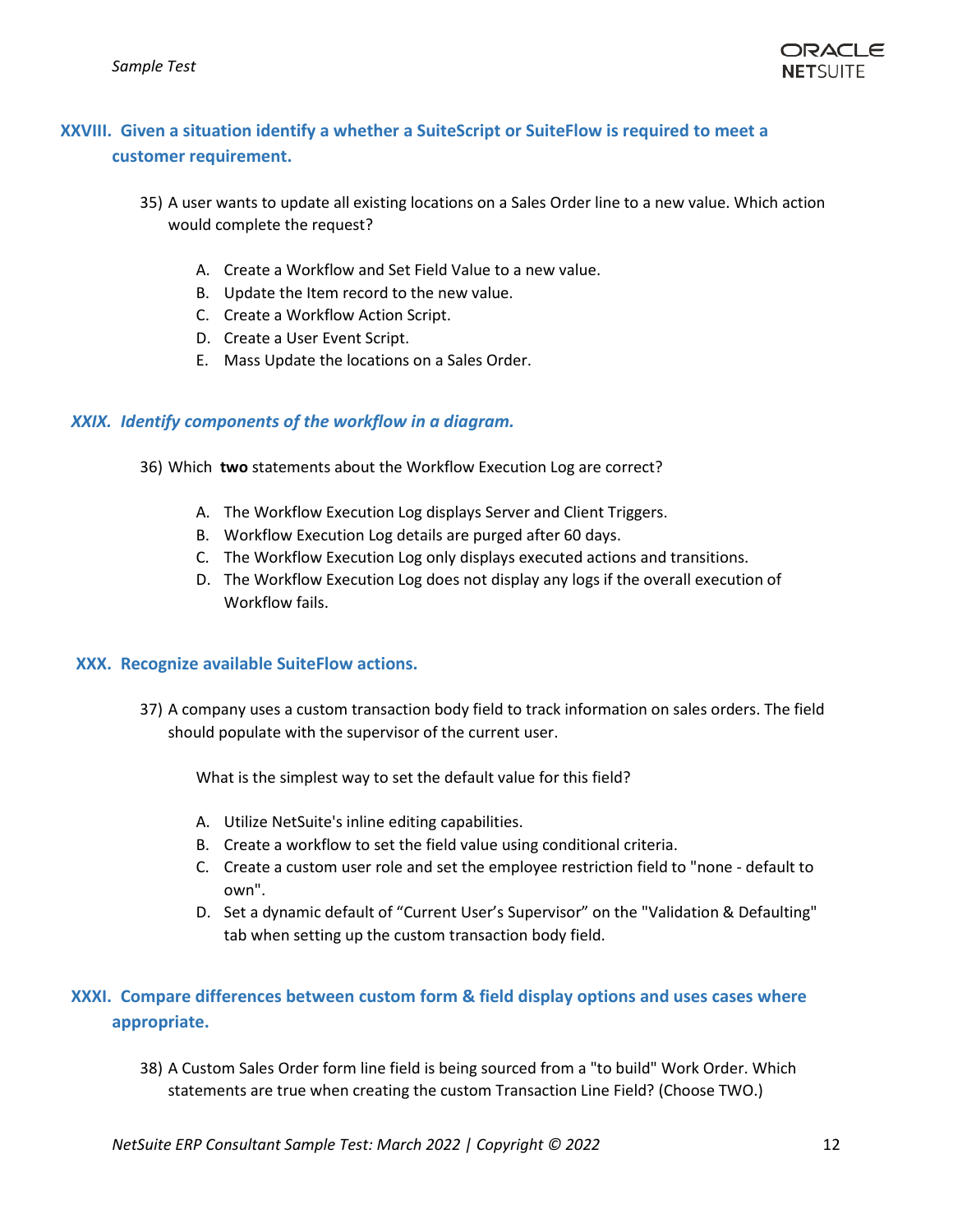

- A. The field from which you are sourcing to and from must have the same field type.
- B. The fields from which you are sourcing from comes from a sublist level.
- C. The fields from which you are sourcing from comes from a header level.
- D. The fields from which are sources to and from must be different field types.
- E. Store Value for the field must be selected to use Transaction Line Sourcing.

### **XXXII. Identify various methods of restricting users to a particular custom form.**

- 39) Match the method for restricting a user onto a specific custom form, with the implication of that method. Use each answer once.
- A. Hide or disable the custom form field
- B. Clear the Enabled checkbox for all other custom forms under Customize Role > Forms
- C. Use the Restricted checkbox under Customize Role > Forms
- D. On the custom form, mark Preferred for the user's role
	- 1. Role could get access to other new custom forms
	- 2. Other users, like Administrators, would not be able to switch out of this custom form
	- 3. User still has access to other custom forms
	- 4. This is the best method

# **XXXIII. Given a custom form layout requirement, determine which feature(s) should be used, including Advanced PDF.**

- 40) A company wants to remove their company name from the header of printed Sales Order because the logo includes the company name and it looks redundant. What action should the Administrator perform to remove the company name from the printed Sales Order form?
	- A. Under Printing & Fax Preferences, uncheck the Include Company Name on Printed Forms.
	- B. Under Home > Set Preferences, on the Transactions tab, uncheck Include Company Name on Printed Forms.
	- C. Customize the Sales Order transaction form and, on the Printing Fields tab, uncheck Print/Email for Company Name.
	- D. Enable the Advanced PDF feature, as this automatically removes the company name from printed forms.

# **XXXIV. Given a situation identify when to use SuiteBundler.**

41) An independent software vendor is distributing a customization bundle to a customer. Which feature prevents the customer from changing objects in the bundle?

*NetSuite ERP Consultant Sample Test: March 2022 | Copyright © 2022* 13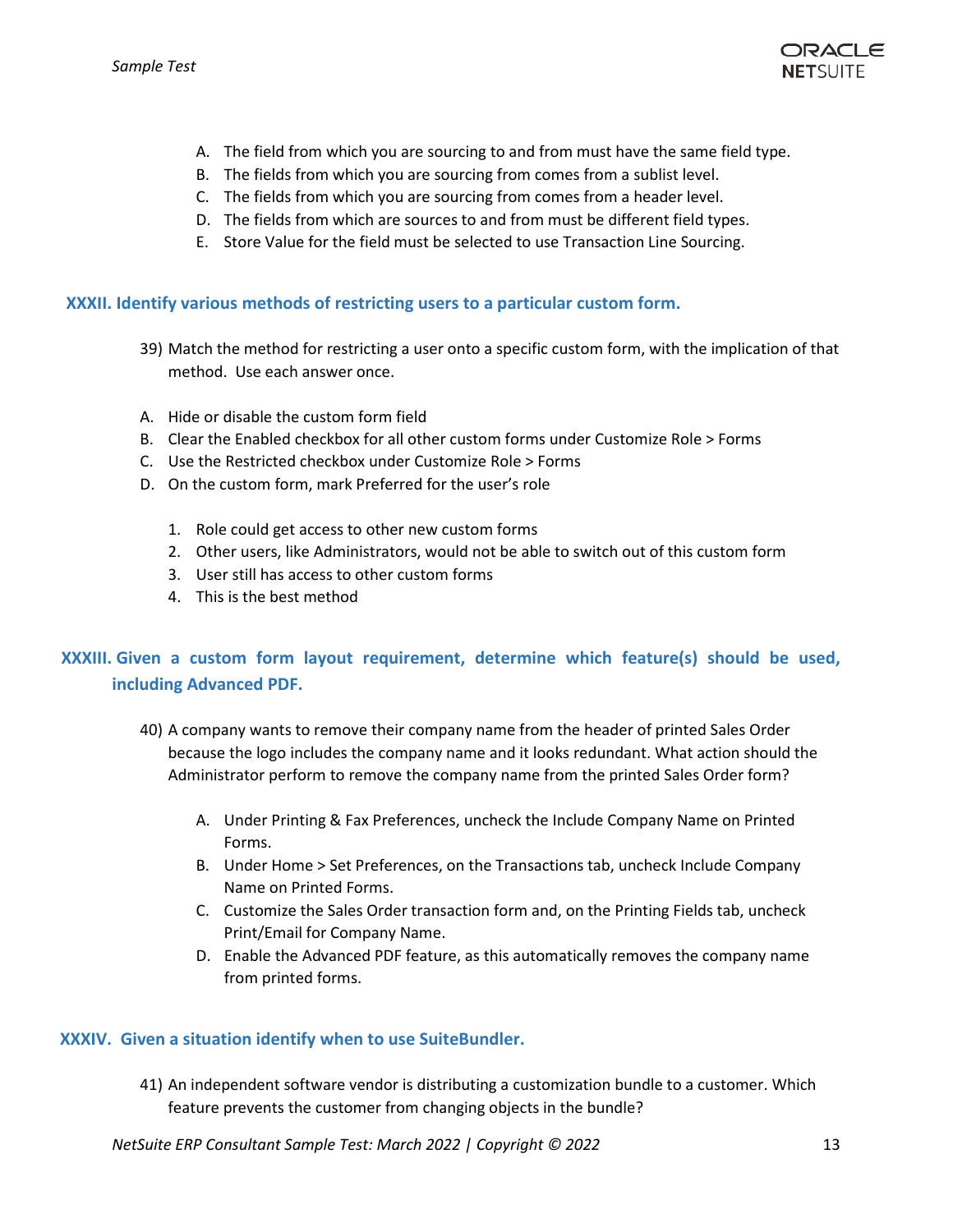

- A. Lock on Install
- B. Hide Components
- C. Encrypt Components
- D. Disable Edit

# **XXXV. Identify custom field settings for displaying data from other records.**

42) A company has two types of customers - Wholesale and Retail. A custom field, "Channel", is created to manage this requirement and is set up on the customer record and on transactions.

The company wants to ensure the correct channel is always selected on the order without scripting. Wholesale customers go through a manual entry and approval process. There are several thousand Retail customers with approximately 400 orders per day.

What is the recommended way this should be implemented? Choose 2.

- A. The Entity Field defaults to Wholesale and is changed to Retail manually.
- B. The Transaction field sources the value from the entity.
- C. The Transaction field is always set manually.
- D. The Entity Field defaults to Retail and is changed to Wholesale manually.
- 43) What is the impact of using the "Filter Using" setting when creating a custom Transaction Body field, beyond allowing the user to source data onto the transaction?
	- A. This field specifies from which field the information is copied.
	- B. This field specifies the record type from which information is copied.
	- C. This field allows dynamic filtering of the list/record field using multiple attributes.
	- D. This field allows the dynamic filtering of the list/record field by a specific attribute.

# **XXXVI. Recognize NetSuite recommended practices for creation and use of custom fields.**

44) Which format of a custom field ID is recommended by NetSuite?

- A. custbody [company identifier] [field name]
- B. custbody\_[number]
- C. custbody\_[field name]
- D. custbody [date] [number]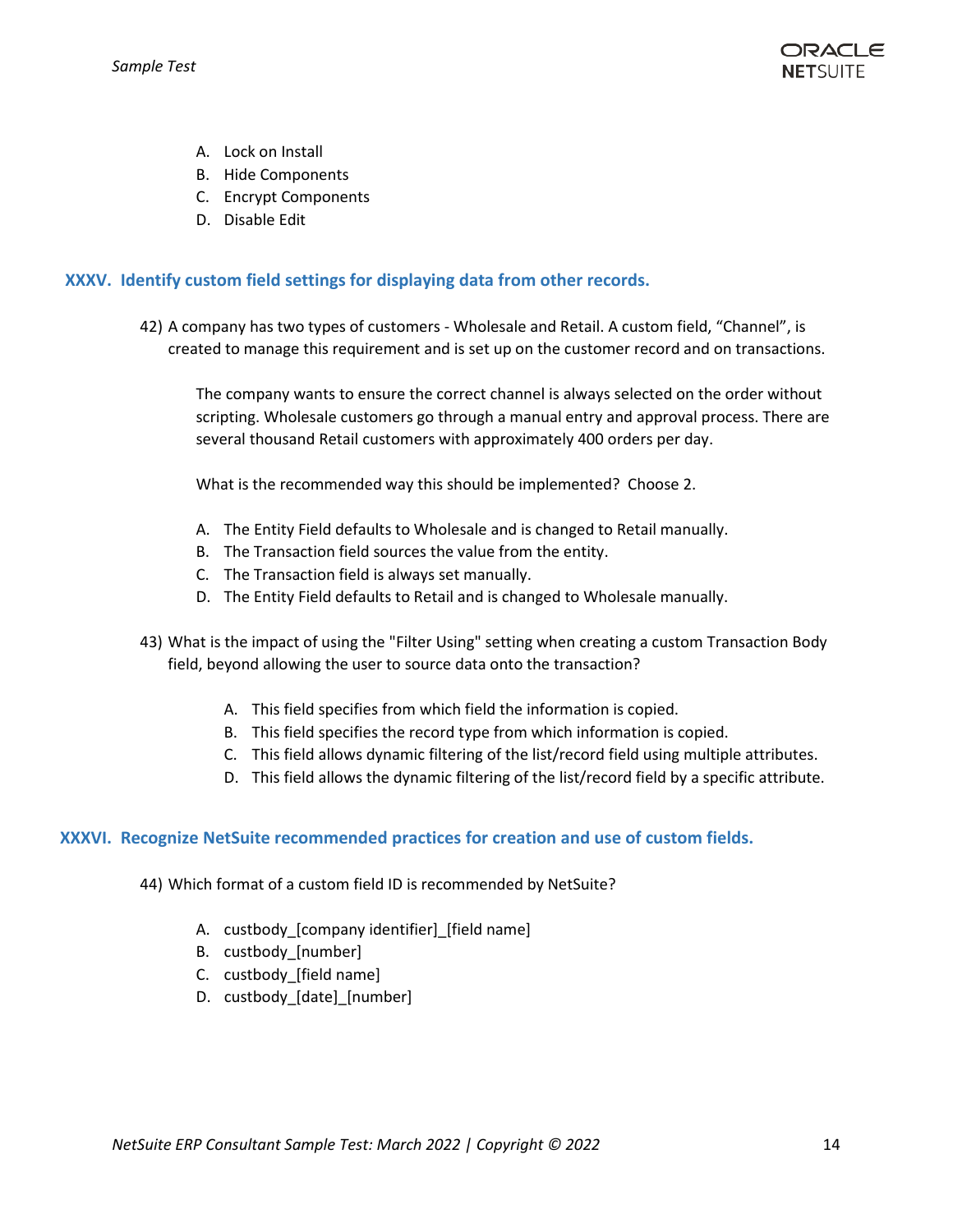# **XXXVII. Identify implications of changing field properties or values in a live environment.**

45) What is the impact of changing an Asset account on item records?

- A. The account will be changed on all transactions using that item.
- B. Only open transactions will have the account changed.
- C. If there are transactions with that item in closed periods, the account cannot be changed on the item record.
- D. The account will be changed for transactions only in open periods; transactions in closed periods will not be changed.

## **XXXVIII. Determine the proper use of advanced options in CSV Import.**

46) Which Advanced Import Options setting will improve import speed and performance?

- A. Multi-Threading
- B. Overwrite Missing Fields
- C. Ignore Read-Only Fields
- D. Overwrite Sublists

# **XXXIX. Understand the use of CSV templates and saved mappings. (Review the Import Tool to learn what sublists can be uploaded by selecting the Multiple files to upload option)**

47) A sales rep needs to import a set of Sales Orders into NetSuite. What types of CSV data sets can be uploaded using the Multiple Files to Upload feature? (Choose TWO.)

- A. Currency Type
- B. Shipping Addresses
- C. Sales Order Items Inventory Detail
- D. Sales Order Items Tax Rates
- E. Sales Order Item Promotions

#### **XL. Analyze an error in the CSV Import process to determine the appropriate resolution.**

- 48) A CSV Journal Entry Import gives the error: "Invalid entity reference key XXX for Currency X." Which actions may correct this error? (Choose TWO.)
	- A. Check that the Entity Record is currently set as Inactive.
	- B. Check the Entity Record and ensure that the value in the CSV File has the same format as in NetSuite.
	- C. Check the Entity Record and ensure that it has the same Currency as the Journal Transaction Currency.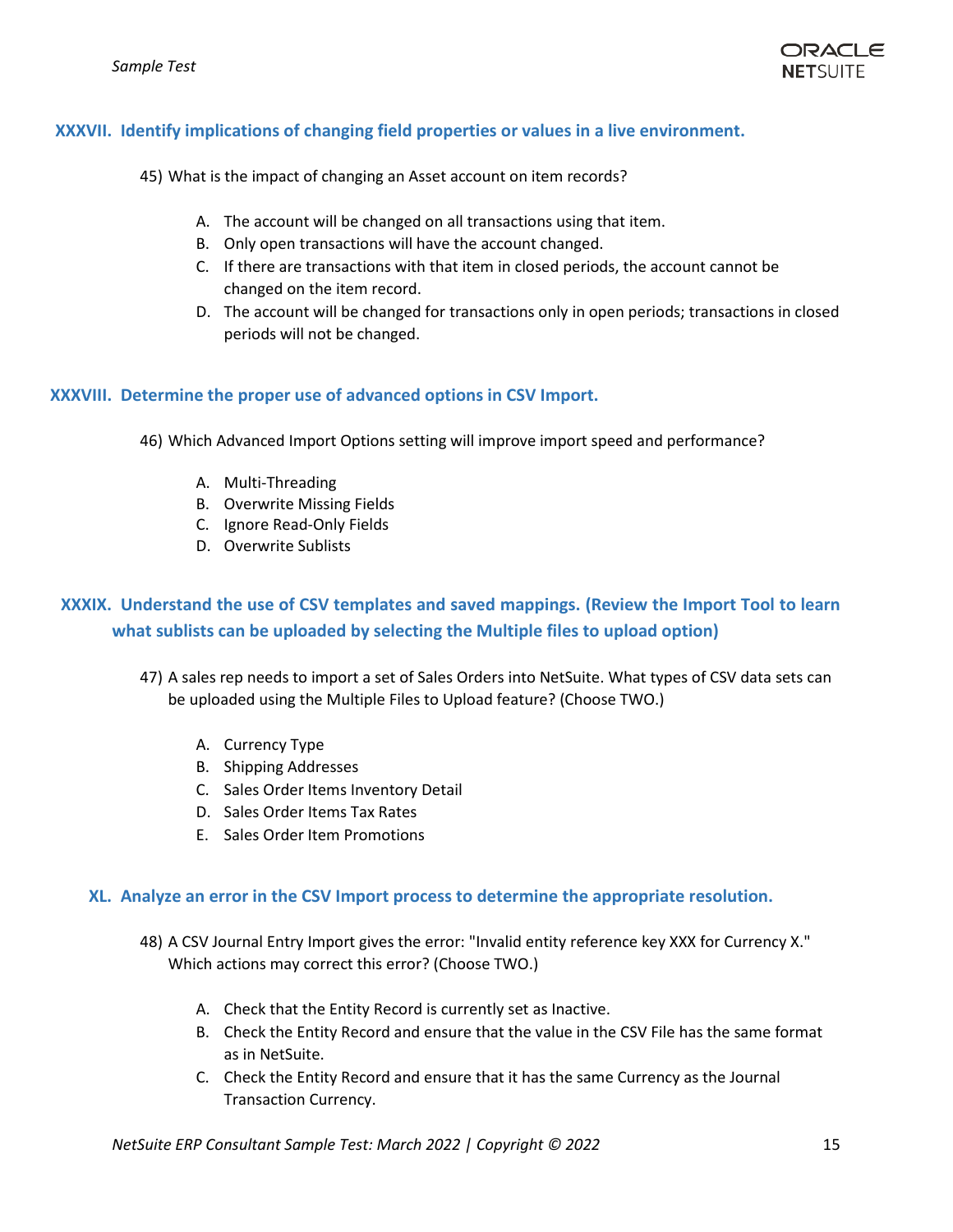

- D. Check the Entity Record and ensure the Currency in the Journal Entry is the primary Currency for the entity.
- E. Check the Entity Record associated with the subsidiary and ensure that the currencies match.

# **XLI. Given a customer requirement, determine migration strategy for transaction history, opening balances and inventory counts.**

49) Match the strategy for entering on hand count for go-live with available options.

Answer options may be used more than once, or not at all.

- A. \_\_\_ Assign Quantity On Hand at the time of creating Item records.
- B. \_\_\_ Enter the Inventory Worksheet on the day of go-live.
- C. \_\_\_ Enter the Inventory Adjustment on the day of go-live.
- D. \_\_\_ Enter purchase transactions on the day of go-live.
	- 1. Manual Entry, CSV Import, Web Services. Valid in non-OneWorld only
	- 2. Manual Entry, CSV Import, Web Services, OneWorld does not matter.
	- 3. Manual Entry and CSV Import only
	- 4. Manual Entry and Web Services only

# **XLII. Organize the steps required to successfully complete an import of CSV records and sublist data.** *(Review the Import Tool to learn what sublists can be uploaded by selecting the Multiple files to upload option)*

# 50) Which sublist on an Employee Record can be added or updated via CSV Import?

- A. Personal Information
- B. Emergency Contact
- C. Work Status
- D. Global Permission

# **XLIII. Identify the implications of permissions related to accessing and manipulating data in bulk.**

- 51) Which **two** permissions will allow a user to impact data in bulk?
	- A. SuiteScript
	- B. Web Query
	- C. CSV Import
	- D. Export Lists
	- E. Publish Search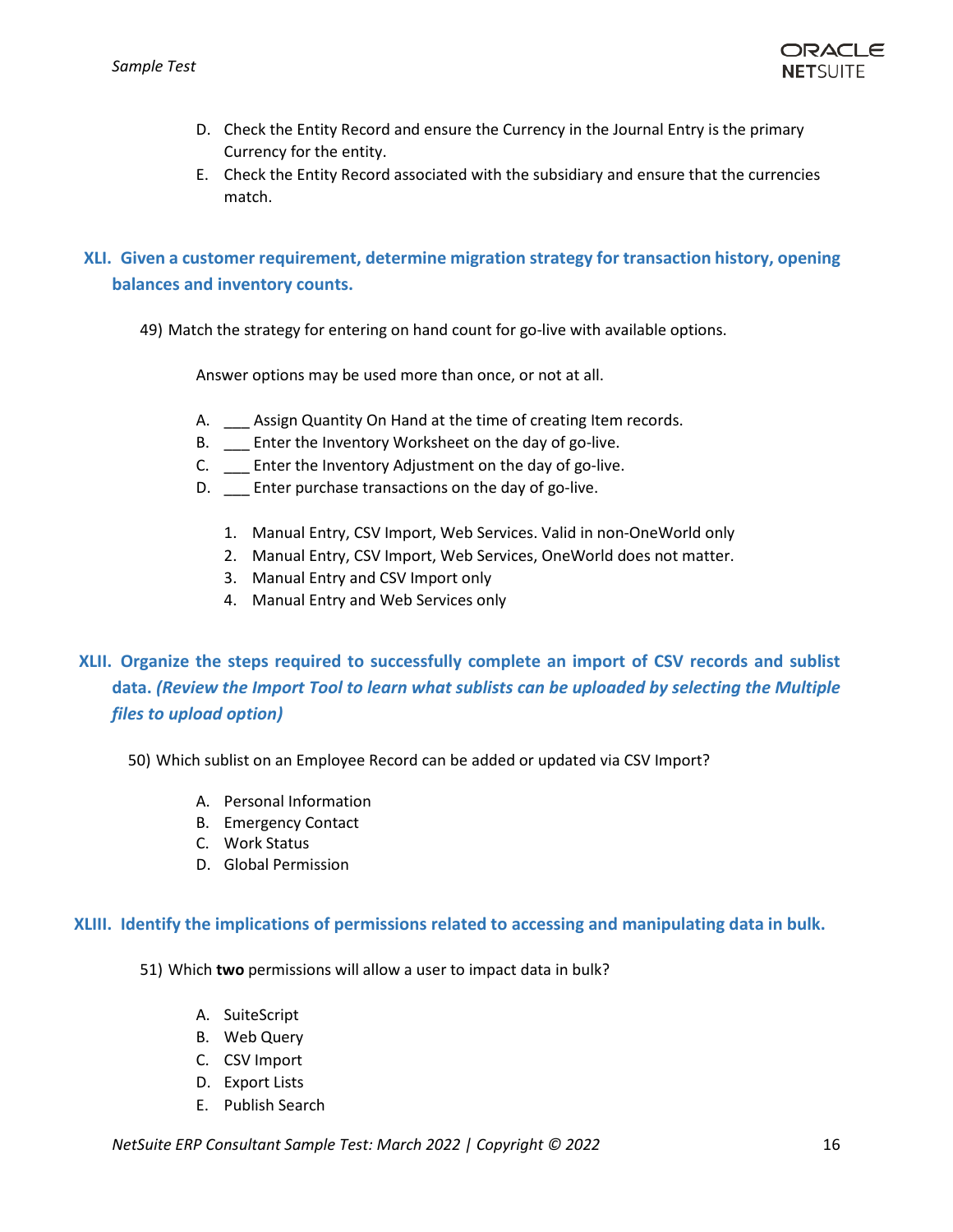

# **XLIV. Recognize recommended NetSuite practices for creating and assigning custom roles.**

52) Which **two** use cases can be met using only custom role configuration (no scripting)?

- A. Allow to Edit already existing Fulfill Sales Order transaction only, but not Create new Fulfill transactions.
- B. Use the same custom role for all Sales Reps, automatically limiting them to see only data in their own subsidiary.
- C. Define some fields on Sales Reps restricted Sales Order form to be editable when in Create mode, but then locked in Edit mode.
- D. Restrict Sales Manager to Edit and View Orders from only Sales Rep reporting to them yet allow them to assign Customer to any Sales Rep in the company.

### **XLV. Answer Keys**

| Question       | Answer                                                                          |
|----------------|---------------------------------------------------------------------------------|
| $\mathbf{1}$   | A (Automatically Email Drop Ship Purchase Orders)                               |
|                | <b>B (Send Order Fulfilled Confirmation Emails.)</b>                            |
|                | D (Send Email Confirmation when Sales Order Canceled.)                          |
| $\overline{2}$ | B (Leave undesired accounts active in case transactions post to them.)          |
| 3              | C (Amounts posted to inactive default accounts are visible.)                    |
| $\overline{4}$ | A (Locations are available for tracking inventory.)                             |
|                | B (Segments can be used to restrict data access.)                               |
|                | E (Departments can be defined in a hierarchy for reporting purposes.)           |
| 5              | <b>B (Limit Class to specific Departments)</b>                                  |
| 6              | D (Review Custom GL Plug-ins Executions)                                        |
| $\overline{7}$ | B (It displays a VOID button on the transaction and creates a Reversing Journal |
|                | Entry.)                                                                         |
| 8              | B (Default setting based on a report selected)                                  |
| 9              | B (Enable Tax Lookup on Sales Transactions)                                     |
| 10             | C (The A/R Aging report shows the un-consolidated balance for each              |
|                | subcustomer.)                                                                   |
| 11             | A (Display in Web Store must be checked for both the Parent Matrix and Child    |
|                | Matrix items.)                                                                  |
|                | B (Ensure an Item Option is selected on the Item record.)                       |
| 12             | B (Tracking numbers assigned on the Fulfillment flow backward to the Sales      |
|                | Order.)                                                                         |
|                | C (Both FedEx and UPS support use of negotiated rates when charging customers   |
|                | for shipping.)                                                                  |
| 13             | D (Fulfillment Requests are used when shipping from a store location.)          |
| 14             | A (Group Time by Employee)                                                      |
|                | B (Combine Time Items on Invoices)                                              |
| 15             | C (Deferred Revenue Clearing)                                                   |
|                | E (Deferred Revenue)                                                            |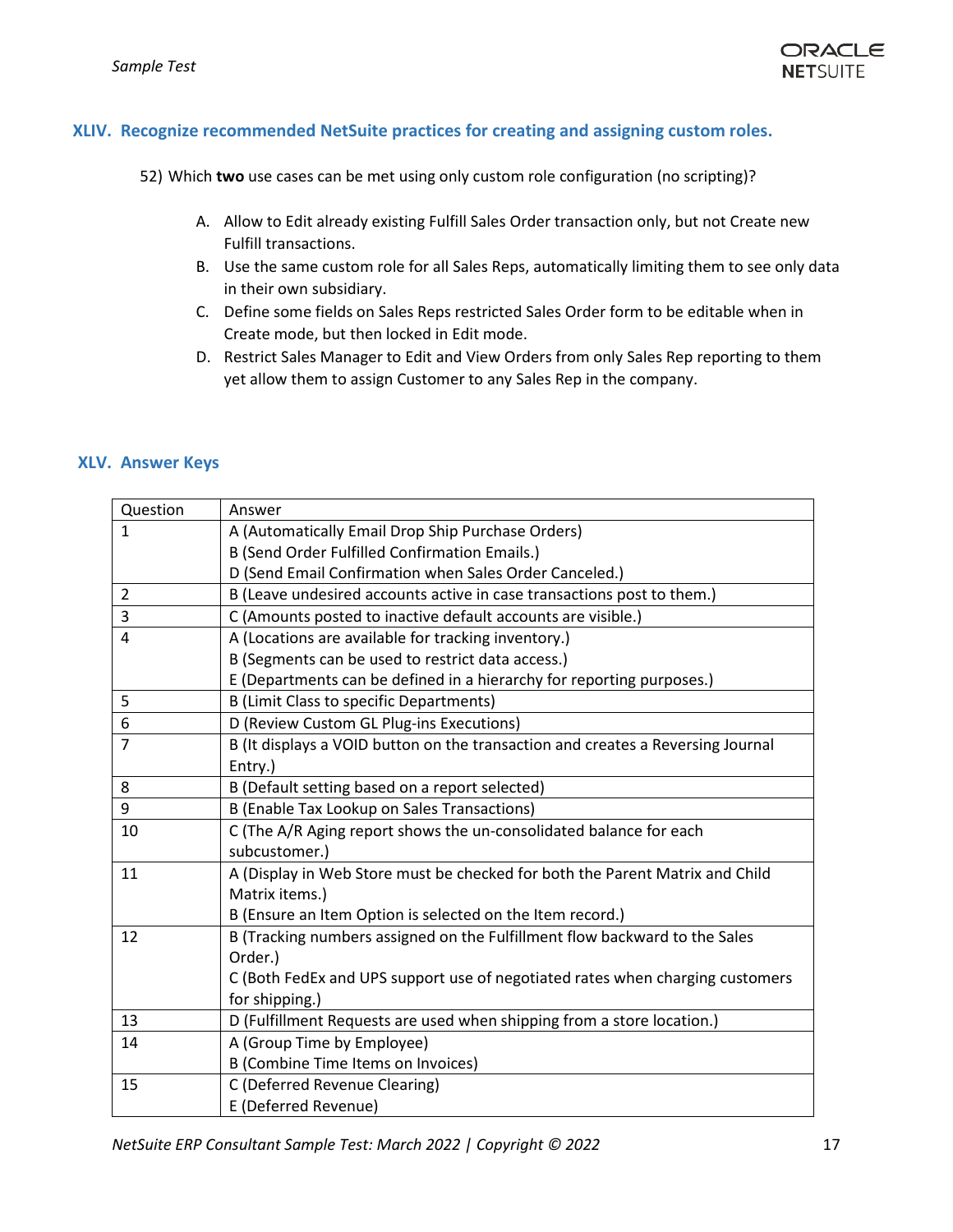

| 16 | C (Authorize and charge/capture a credit card.)                                       |
|----|---------------------------------------------------------------------------------------|
| 17 | A (The returned item is added to available inventory.)                                |
| 18 | C (Serialized Inventory Items)                                                        |
| 19 | A (Drop ship and Special Order are both supported between subsidiaries.)              |
|    | B (Pick, Pack, Ship is an option for intercompany transfers, just as for fulfillments |
|    | of sales to customers.)                                                               |
| 20 | A (including service items as a component in the assembly)                            |
|    | B (including components that are serialized or lot-numbered items)                    |
|    | D (tracking variation in the quantities of components from one batch of               |
|    | assemblies to the next)                                                               |
| 21 | B (1000)                                                                              |
| 22 | A (Multiple Landed Cost Categories can be applied to an Item Receipt.)                |
|    | B (Landed Cost can be allocated by Weight, Cost, Quantity, or manually                |
|    | overwritten.)                                                                         |
|    | D (Both the Inventory Item, and the Landed Cost Item must be marked Landed            |
|    | $Cost = True.$ )                                                                      |
| 23 | B (Enable Bill in Advance of Receipt functionality.)                                  |
| 24 | B (The EFT Template selected on the Company Bank Details is inactive.)                |
| 25 | B (Vendor Credits can be removed before or after you delete a bill payment.)          |
| 26 | C (If this option is checked, only NetSuite Administrators can reject proposals.)     |
| 27 | D (KPI Scorecard)                                                                     |
| 28 | A2, B3, C4, D1                                                                        |
| 29 | C (On the Email tab, go to the Customize Message subtab of the Saved Search.          |
|    | Change the email address in the From field.)                                          |
| 30 | A (Available Filter in the Filter Region must not use the same field as the Criteria) |
|    | B (Parentheses must balance)                                                          |
| 31 | C (Applied to Transaction Fields)                                                     |
| 32 | B (Sales Rep = Group; Customer = Count; Period = Group)                               |
| 33 | D $(x+y)/40$                                                                          |
| 34 | A (Label publishing roles to identify them.)                                          |
|    | D (Create separate publishing roles for each center.)                                 |
| 35 | C (Create a Workflow Action Script.)                                                  |
| 36 | B (Workflow Execution Log details are purged after 60 days.)                          |
|    | C (The Workflow Execution Log only displays executed actions and transitions.)        |
| 37 | D (Set a dynamic default of "Current User's Supervisor" on the "Validation &          |
|    | Defaulting" tab when setting up the custom transaction body field.)                   |
| 38 | A (The field from which you are sourcing to and from must have the same field         |
|    | type.)                                                                                |
|    | B (The fields from which you are sourcing from comes from a sublist level.)           |
| 39 | A2, B1, C4, D3                                                                        |
| 40 | C (Customize the Sales Order transaction form and, on the Printing Fields tab,        |
|    | uncheck Print/Email for Company Name.)                                                |
| 41 | A (Lock on Install)                                                                   |
| 42 | B (The Transaction field sources the value from the entity.)                          |
|    | D (The Entity Field defaults to Retail and is changed to Wholesale manually.)         |